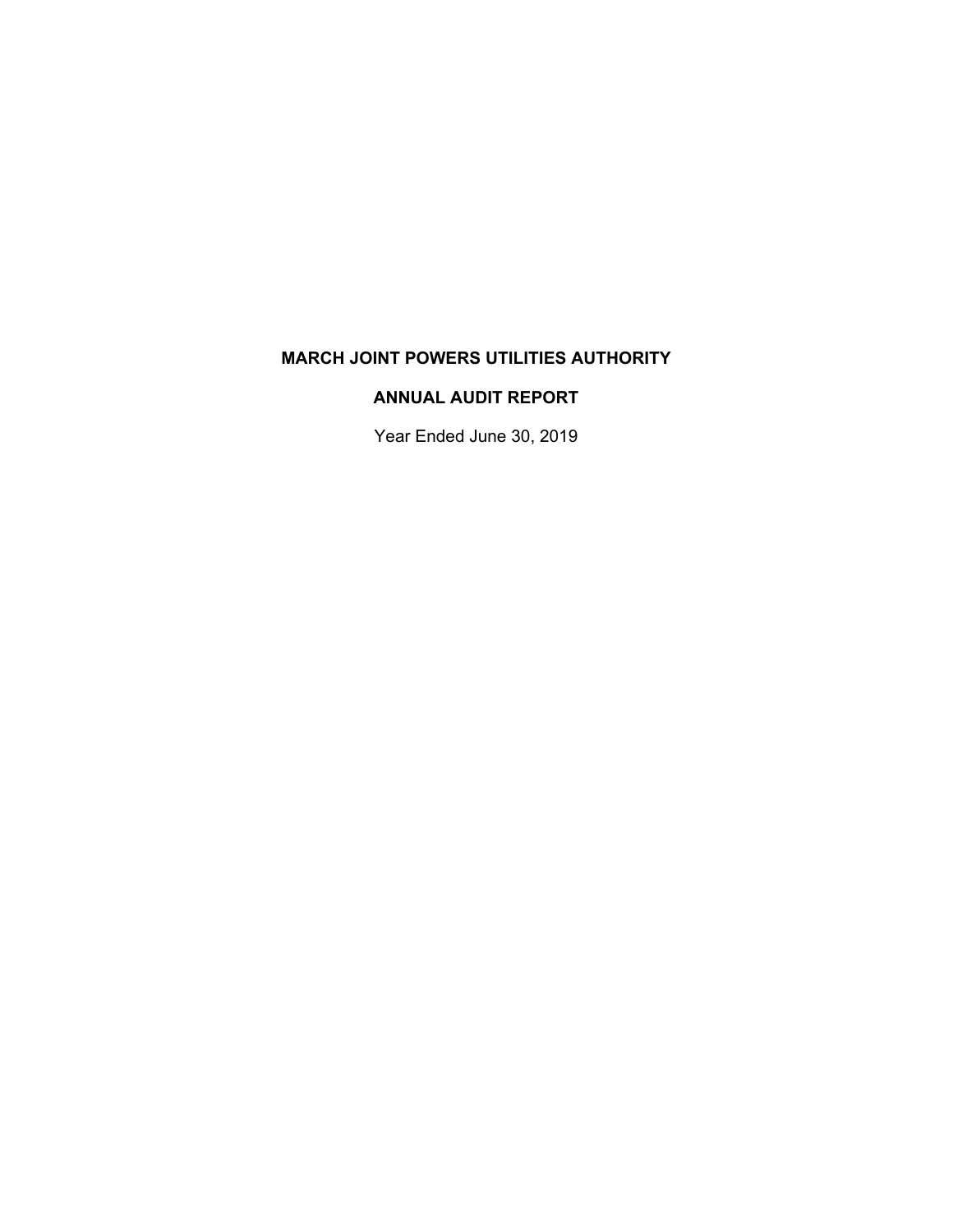# **TABLE OF CONTENTS**

| <b>Independent Auditor's Report</b>                         |   |
|-------------------------------------------------------------|---|
| Basic Financial Statements:                                 |   |
| <b>Statement of Net Position</b>                            |   |
| Statement of Revenues, Expenses and Changes in Net Position |   |
| <b>Statement of Cash Flows</b>                              | 5 |
| Notes to Financial Statements                               | 6 |

# **PAGE**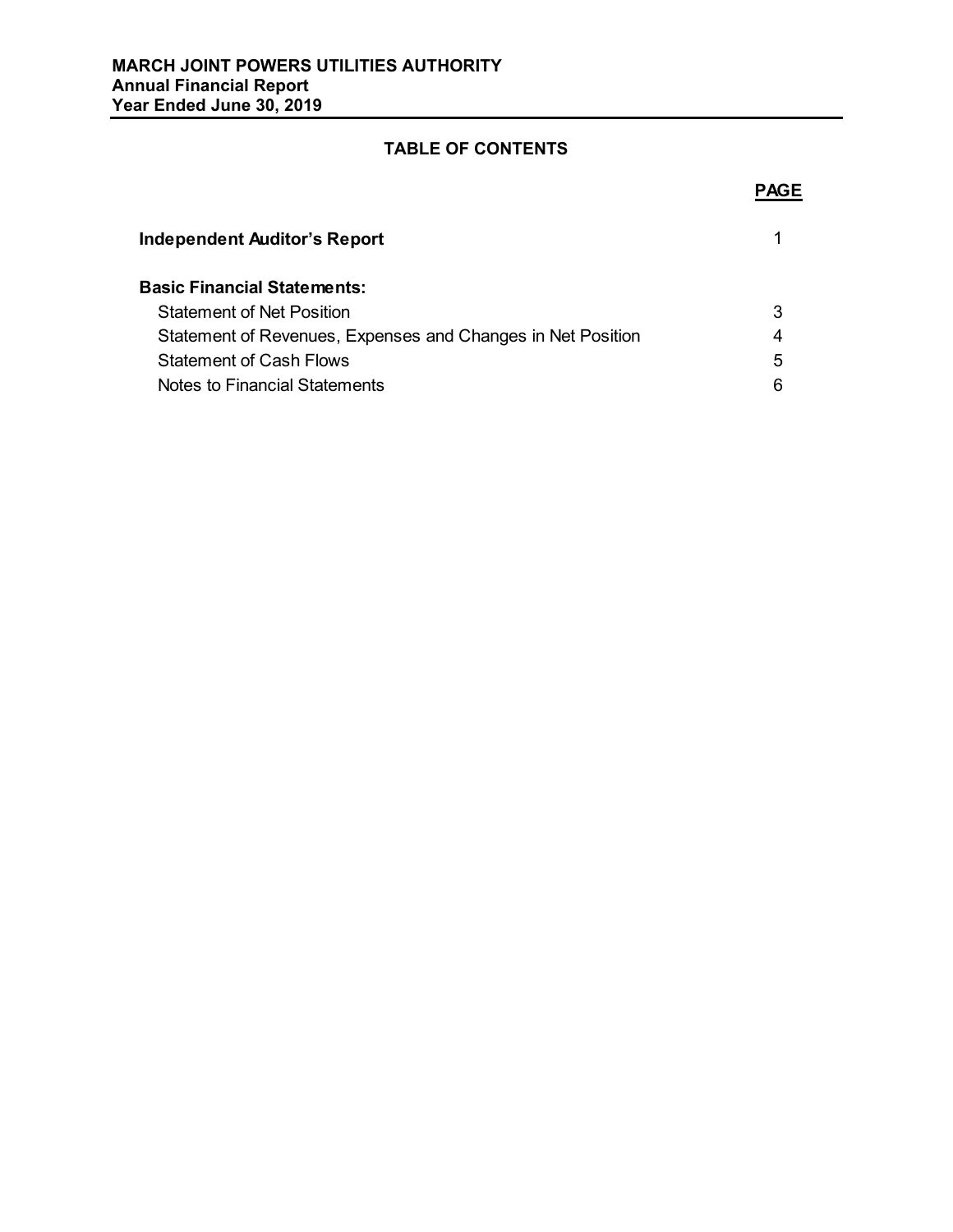

ROGERS, ANDERSON, MALODY & SCOTT, LLP CERTIFIED PUBLIC ACCOUNTANTS, SINCE 1948

### *Independent Auditor's Report*

735 E. Carnegie Dr. Suite 100 San Bernardino, CA 92408 909 889 0871 T 909 889 5361 F ramscpa.net

#### **PARTNERS**

Brenda L. Odle, CPA, MST Terry P. Shea, CPA Scott W. Manno, CPA, CGMA Leena Shanbhag, CPA, MST, CGMA Bradferd A. Welebir, CPA, MBA, CGMA Jenny W. Liu, CPA, MST Jay H. Zercher, CPA (Partner Emeritus) Phillip H. Waller, CPA (Partner Emeritus) Kirk A. Franks, CPA (Partner Emeritus)

#### **MANAGERS / STAFF**

Charles De Simoni, CPA Gardenya Duran, CPA Brianna Schultz, CPA lingije Wu, CPA Evelyn Morentin-Barcena, CPA Veronica Hernandez, CPA Tara R. Thorp, CPA, MSA Laura Arvizu, CPA Ye Ying Stella Xia, CPA, MSBA

#### **MEMBERS**

American Institute of Certified Public Accountants

> PCPS The AICPA Alliance for CPA Firms

Governmental Audit Quality Center

Employee Benefit Plan Audit Ouality Center

California Society of Certified Public Accountants



Board of Commissioners March Joint Powers Utilities Authority Riverside, California

#### **Report on the Financial Statements**

We have audited the accompanying financial statements of the March Joint Powers Utilities Authority (the "Utilities Authority"), a component unit of the March Joint Powers Authority (the "Authority"), as of and for the year ended June 30, 2019, and the related notes to the financial statements, which collectively comprise the Utilities Authority's basic financial statements as listed in the table of contents.

### *Management's Responsibility for the Financial Statements*

Management is responsible for the preparation and fair presentation of these financial statements in accordance with accounting principles generally accepted in the United States of America; this includes the design, implementation, and maintenance of internal control relevant to the preparation and fair presentation of financial statements that are free from material misstatement, whether due to fraud or error.

## *Auditor's Responsibility*

Our responsibility is to express an opinion on these financial statements based on our audit. We conducted our audit in accordance with auditing standards generally accepted in the United States of America and the standards applicable to financial audits contained in *Government Auditing Standards*, issued by the Comptroller General of the United States. Those standards require that we plan and perform the audit to obtain reasonable assurance about whether the financial statements are free from material misstatement.

An audit involves performing procedures to obtain audit evidence about the amounts and disclosures in the financial statements. The procedures selected depend on the auditor's judgment, including the assessment of the risks of material misstatement of the financial statements, whether due to fraud or error. In making those risk assessments, the auditor considers internal control relevant to the Utilities Authority's preparation and fair presentation of the financial statements in order to design audit procedures that are appropriate in the circumstances, but not for the purpose of expressing an opinion on the effectiveness of the Utilities Authority's internal control. Accordingly, we express no such opinion. An audit also includes evaluating the appropriateness of accounting policies used and the reasonableness of significant accounting estimates made by management, as well as evaluating the overall presentation of the financial statements.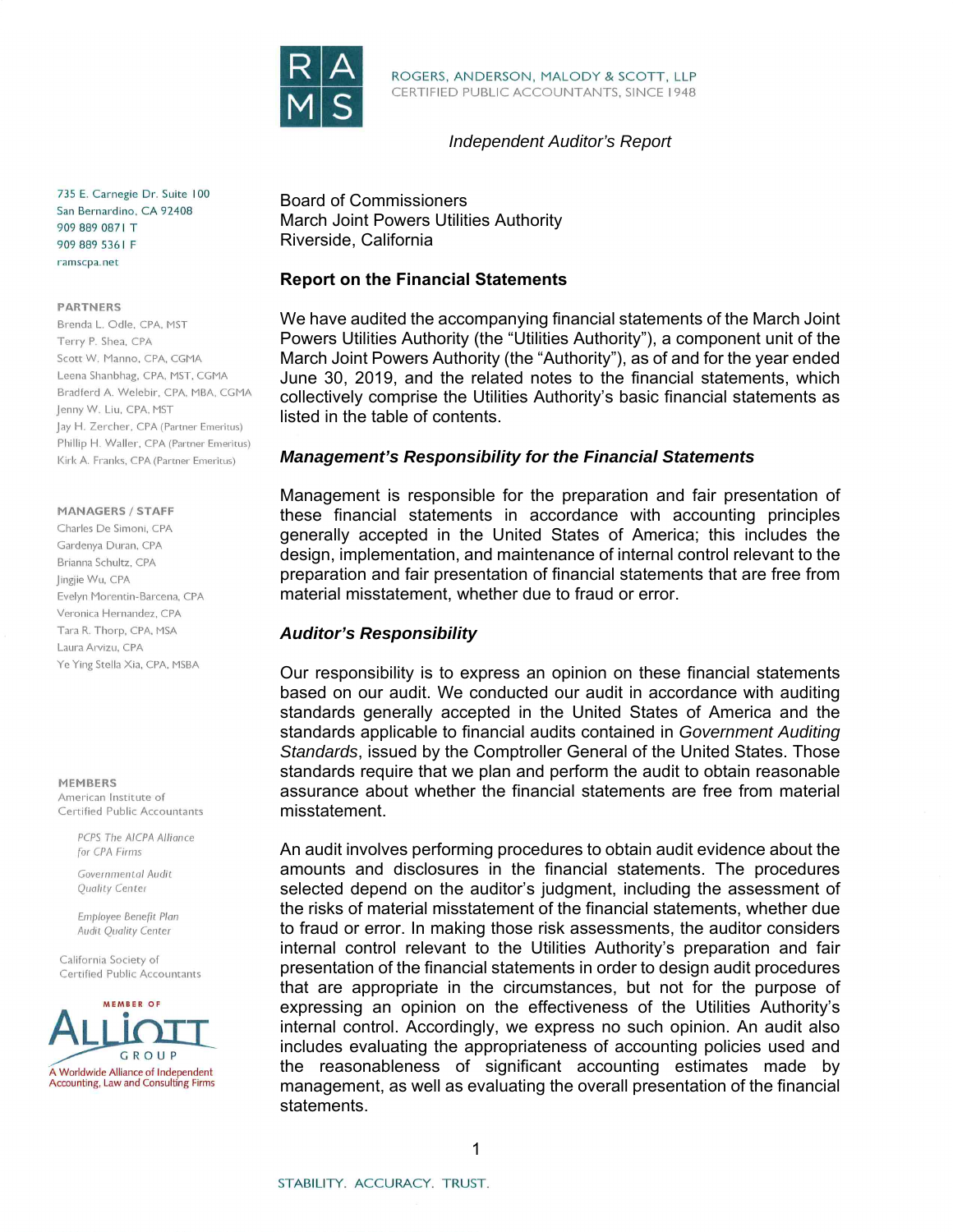We believe that the audit evidence we have obtained is sufficient and appropriate to provide a basis for our audit opinion.

# *Opinion*

In our opinion, the financial statements referred to above present fairly, in all material respects, the respective financial position of the Utilities Authority, as of June 30, 2019, and the respective changes in financial position, and its cash flows for the year then ended in accordance with accounting principles generally accepted in the United States of America.

## **Emphasis of Matter**

As discussed in Note 1, the financial statements of the Utilities Authority are intended to present the financial position, the changes in financial position and, where applicable, cash flows of only that portion of the business-type activities and the proprietary fund types of the Authority that are attributable to the transactions of the Authority. They do not purport, and do not present fairly the financial position of the Authority as of June 30, 2019, the changes in its financial position, or its cash flows for the year then ended in accordance with accounting principles generally accepted in the United States of America. Our opinion is not modified with respect to this matter.

## *Other Matters*

Management has omitted *Management's Discussion and Analysis* that accounting principles generally accepted in the United States of America require to be presented to supplement the basic financial statements. Such missing information, although not a part of the basic financial statements, is required by the Governmental Accounting Standards Board, who considers it to be an essential part of financial reporting for placing the basic financial statements in an appropriate operational, economic, or historical context. Our opinion on the basic financial statements is not affected by this missing information.

## **Other Reporting Required by** *Government Auditing Standards*

In accordance with *Government Auditing Standards*, we have also issued our report dated January 27, 2020, on our consideration of the March Joint Powers Authority's internal control over financial reporting and on our tests of its compliance with certain provisions of laws, regulations, contracts, and grant agreements and other matters. The purpose of that report is to describe the scope of our testing of internal control over financial reporting and compliance and the results of that testing, and not to provide an opinion on internal control over financial reporting or on compliance. That report is an integral part of an audit performed in accordance with *Government Auditing Standards* in considering the Authority's internal control over financial reporting and compliance.

Rogers, Andereon, Malody e Scott, LLP.

San Bernardino, California January 27, 2020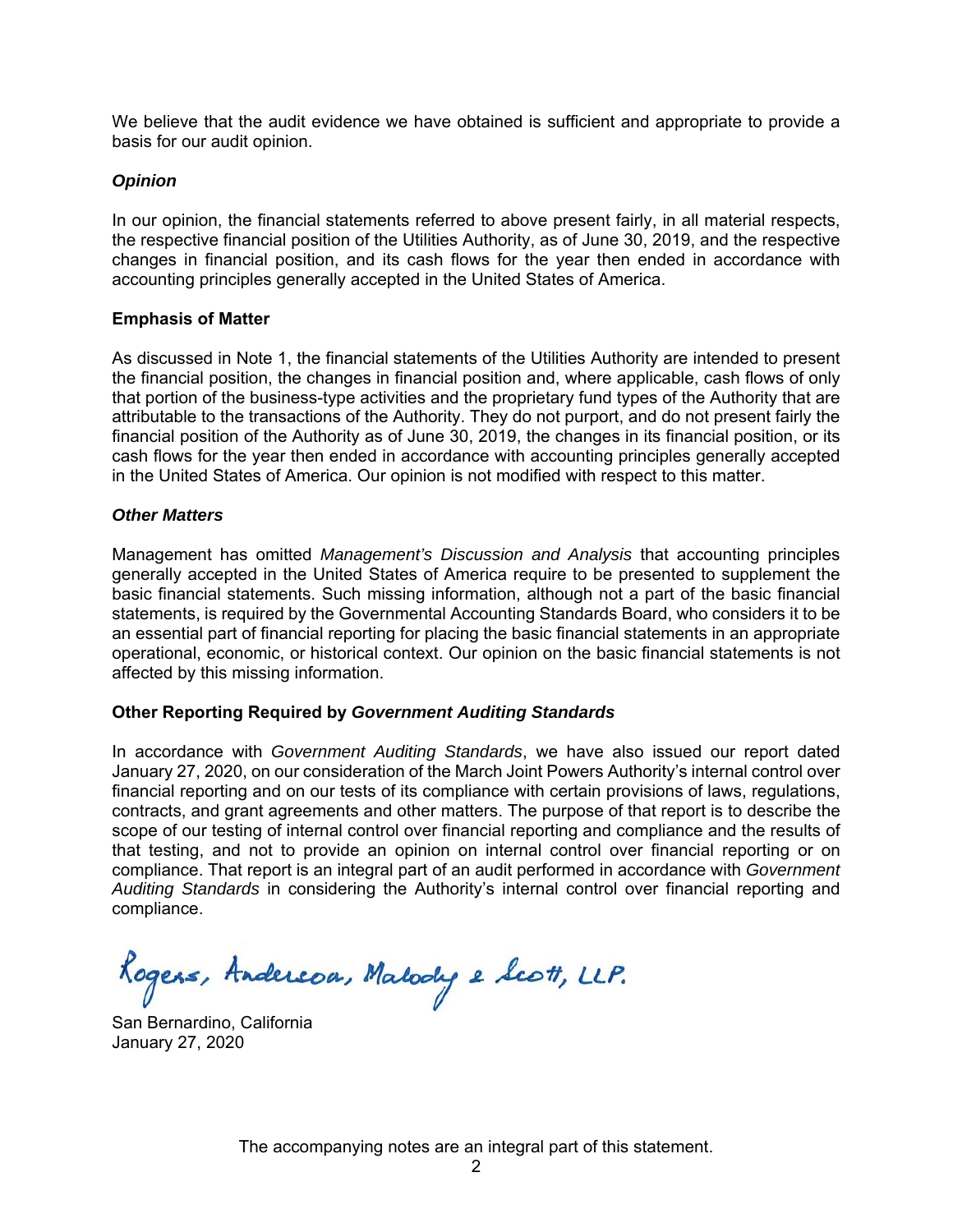# **Statement of Net Position June 30, 2019**

| <b>ASSETS</b>                                  |              |
|------------------------------------------------|--------------|
| Cash                                           | \$<br>84,899 |
| Accounts receivable                            | 33,378       |
| <b>Total assets</b>                            | 118,277      |
| <b>LIABILITIES</b>                             |              |
| <b>Current liabilities:</b>                    |              |
| Accounts payable                               | 4,650        |
| Noncurrent liabilities:                        |              |
| Advances from the March Joint Powers Authority | 300,000      |
| <b>Total liabilities</b>                       | 304,650      |
| <b>NET POSITION</b>                            |              |
| Unrestricted                                   | (186, 373)   |
| Total net position                             | (186, 373)   |

The accompanying notes are an integral part of this statement.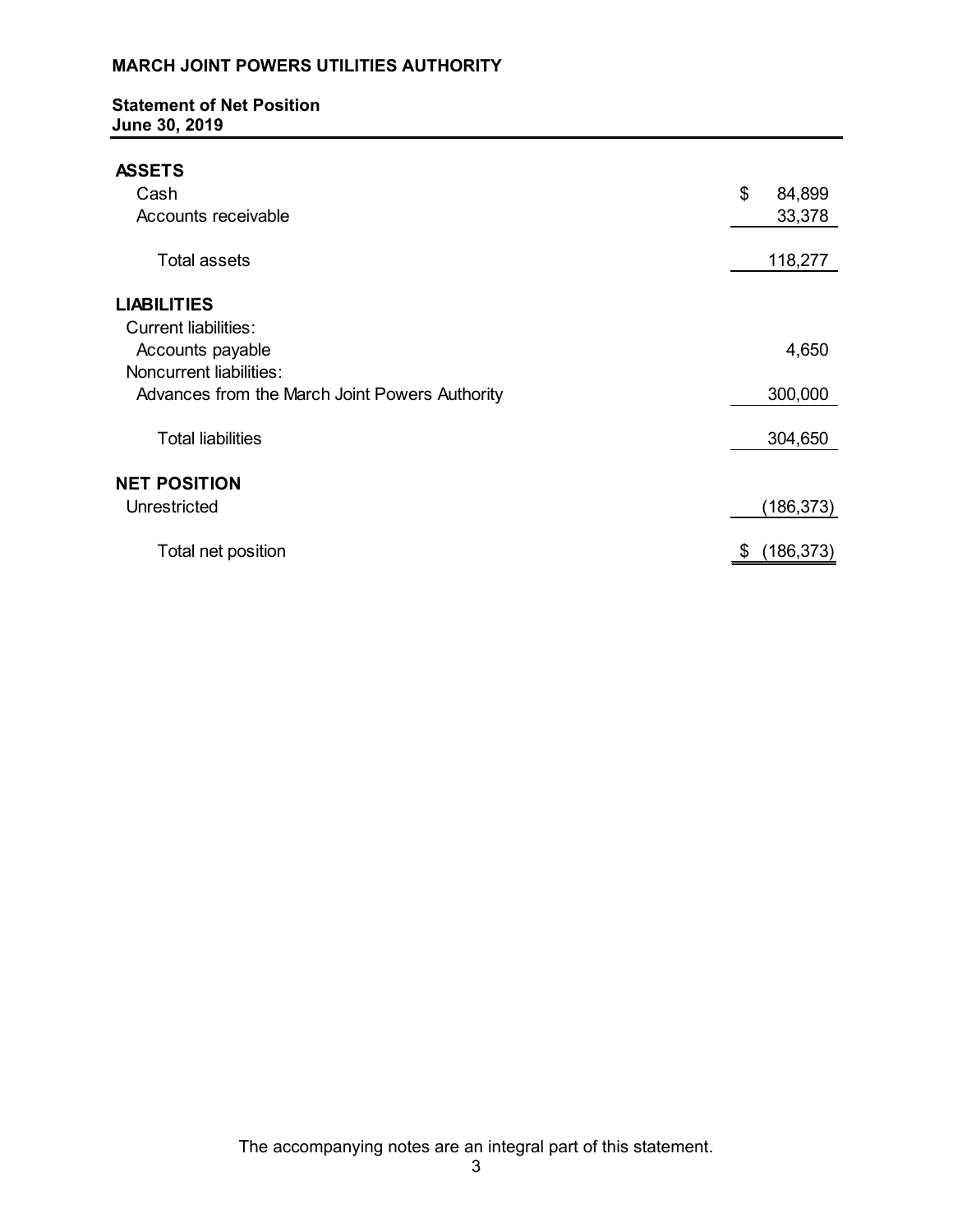#### **Statement of Revenues, Expenses and Changes in Net Position Year Ended June 30, 2019**

| <b>OPERATING REVENUES</b>     |               |
|-------------------------------|---------------|
| Charges for services          | \$<br>198,684 |
| Total operating revenues      | 198,684       |
| <b>OPERATING EXPENSES</b>     |               |
| Administrative                | 8,873         |
| Purchased water/utilities     | 158,514       |
| Maintenance                   | 44,386        |
| Total operating expenses      | 211,773       |
| Operating income (loss)       | (13,089)      |
| Total net position, beginning | (173, 284)    |
| Total net position, ending    | (186,373)     |

The accompanying notes are an integral part of this statement.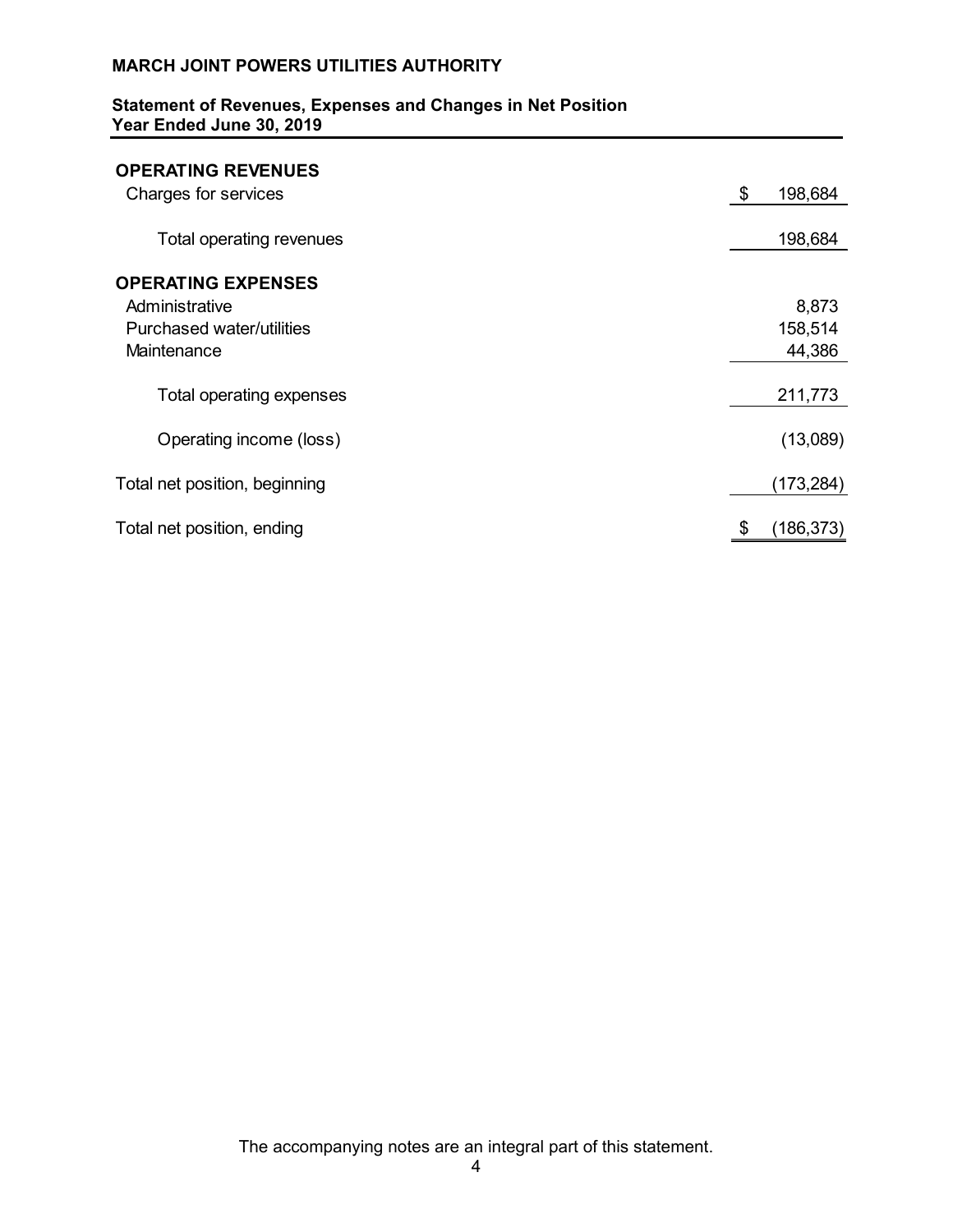## **Statement of Cash Flows Year Ended June 30, 2019**

| <b>CASH FLOWS FROM OPERATING ACTIVITIES</b>                                                     |    |                       |
|-------------------------------------------------------------------------------------------------|----|-----------------------|
| Cash received from customers                                                                    | \$ | 181,145               |
| Cash payments to suppliers for goods and services                                               |    | (216,906)             |
| Net cash used for operating activities                                                          |    | (35,761)              |
| Net decrease in cash and cash equivalents                                                       |    | (35, 761)             |
| Cash and cash equivalents, beginning of year                                                    |    | 120,660               |
| Cash and cash equivalents, end of year                                                          | S  | 84,899                |
| <b>RECONCILIATION OF NET OPERATING LOSS TO NET CASH</b><br><b>USED FOR OPERATING ACTIVITIES</b> |    |                       |
| Operating loss<br>Adjustments to Reconcile Loss to Net Cash<br>Used for Operating Activities:   | \$ | (13,089)              |
| (Increase) decrease in accounts receivable<br>Increase (decrease) in accounts payable           |    | (17, 539)<br>(5, 133) |
| Net cash used for operating activities                                                          | \$ | (35,761)              |

The accompanying notes are an integral part of this statement.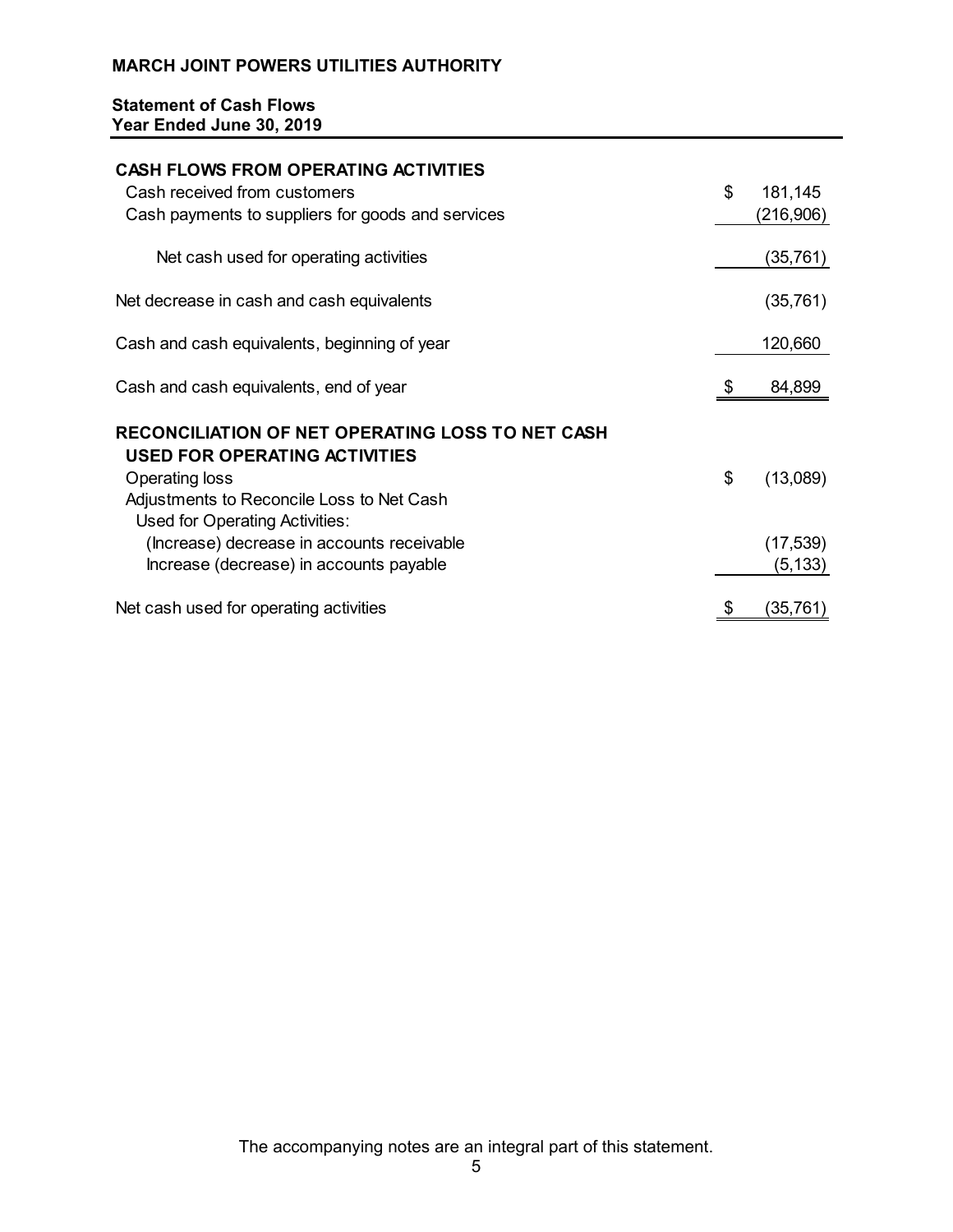#### **Notes to Financial Statements Year Ended June 30, 2019**

#### **NOTE 1: REPORTING ENTITY AND SUMMARY OF SIGNIFICANT ACCOUNTING POLICIES**

#### **A) Reporting Entity**

The March Joint Powers Utilities Authority (the "Authority") was formed on August 8, 2002 by the City of Moreno Valley, a general law city of the State of California, the City of Perris, a general law city of the State of California, and the City of Riverside, a charter city and municipal corporation of the State of California. The purpose of the Utilities Authority is to provide construction, completion, reconstruction, extension, change, enlargement, acquisition, leasing, operation, maintenance, repair and control of facilities for the generation, transmission, distribution and sale of utilities and utilities service. The sale and service of utilities will be to municipalities, public utility districts, corporations, businesses or persons located at the property formerly known as March Air Force Base.

The Utilities Authority's office and records are located at 14205 Meridian Parkway, Suite 140, Riverside, California 92518.

The Authority Commissioners are as follows:

| Name                  | Title             | Representing               |
|-----------------------|-------------------|----------------------------|
| Michael Vargas        | Chairman          | City of Perris             |
| Victoria Baca         | <b>Vice Chair</b> | City of Moreno Valley      |
| <b>Mike Gardner</b>   | Commissioner      | City of Riverside          |
| Jeff Hewitt           | Commissioner      | <b>County of Riverside</b> |
| <b>Rita Rogers</b>    | Commissioner      | City of Perris             |
| <b>Kevin Jeffries</b> | Commissioner      | <b>County of Riverside</b> |

The Joint Powers Commission meets on the first and third Wednesday of each month.

The County of Riverside is a member agency of the March Joint Powers Authority, the primary government of the Utilities Authority. However, the County of Riverside elected not to be a member agency of the Utilities Authority.

#### **B) Measurement Focus, Basis of Accounting and Financial Statement Presentation**

The Utilities Authority's basic financial statements are prepared in conformity with accounting principles generally accepted in the United States of America as they are applicable to governmental units. The Government Accounting Standards Board (GASB) is the accepted standard setting body for establishing governmental accounting and financial reporting principles.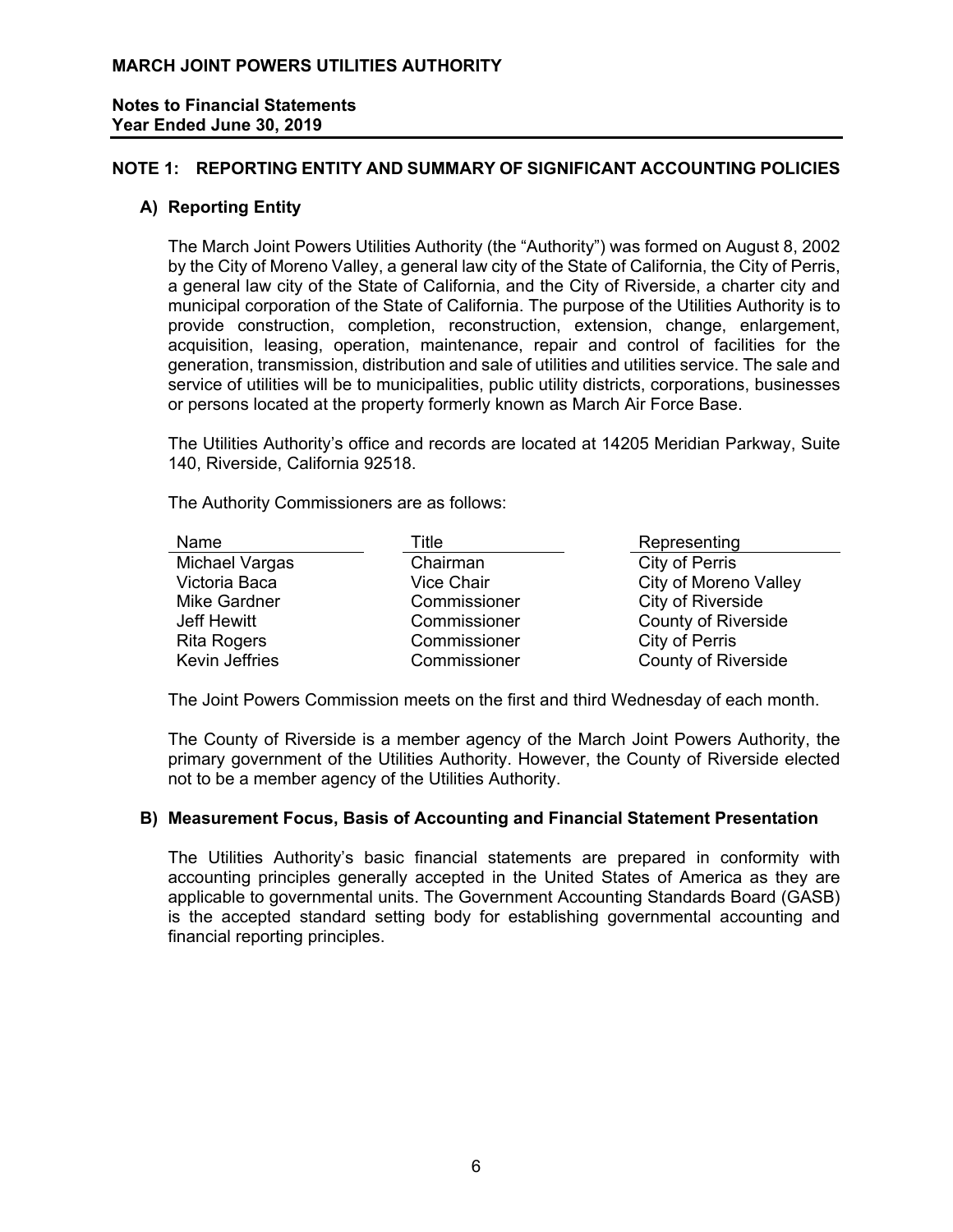#### **NOTE 1: REPORTING ENTITY AND SUMMARY OF SIGNIFICANT ACCOUNTING POLICIES (continued)**

### **B) Measurement Focus, Basis of Accounting and Financial Statement Presentation (continued)**

The Utilities Authority reports its activities as an enterprise fund, which is used to account for operations that are financed and operated in a manner similar to a private business enterprise, where the intent of the Utilities Authority is that the costs (including depreciation) of providing goods or services to the general public on a continuing basis be financed or recovered primarily through user charges and space rentals. The Utilities Authority financial statements are reported using the *economic resources measurement focus* and the *accrual basis of accounting.* Revenues are recognized in the accounting period in which are earned and expenses are recognized in the period incurred, regardless of the timing of related cash flows.

Proprietary funds distinguishes operating revenues and expenses from those revenues and expenses that are nonoperating. Operating revenues are those revenues that are generated by utility services while operating expenses pertain directly to the furnishing of those services. Non-operating revenues and expenses are those revenues and expenses generated that are not directly associated with the normal business of utility services.

When both restricted and unrestricted resources are available for use, it is the Utilities Authority's policy to use restricted resources first, then unrestricted resources as they are needed.

## **C) Cash and Cash Equivalents**

In accordance with generally accepted accounting principles, for purposes of the Statement of Cash Flows, all cash and investments with original maturities of 90 days or less are considered cash or cash equivalents.

#### **D) Investments**

As a governmental entity other than an external investment pool in accordance with generally accepted accounting principles, the Utilities Authority's investments are stated at fair value except for interest-earning investment contracts. At June 30, 2019, the Utilities Authority held no investments therefore, no adjustment is reflected in these financial statements.

#### **E) Uncollectible Accounts Receivable**

The Utilities Authority uses the allowance method for uncollectible accounts receivable. Currently, the Utilities Authority believes all receivables are collectible based on prior experience. Therefore, there is no current allowance recorded.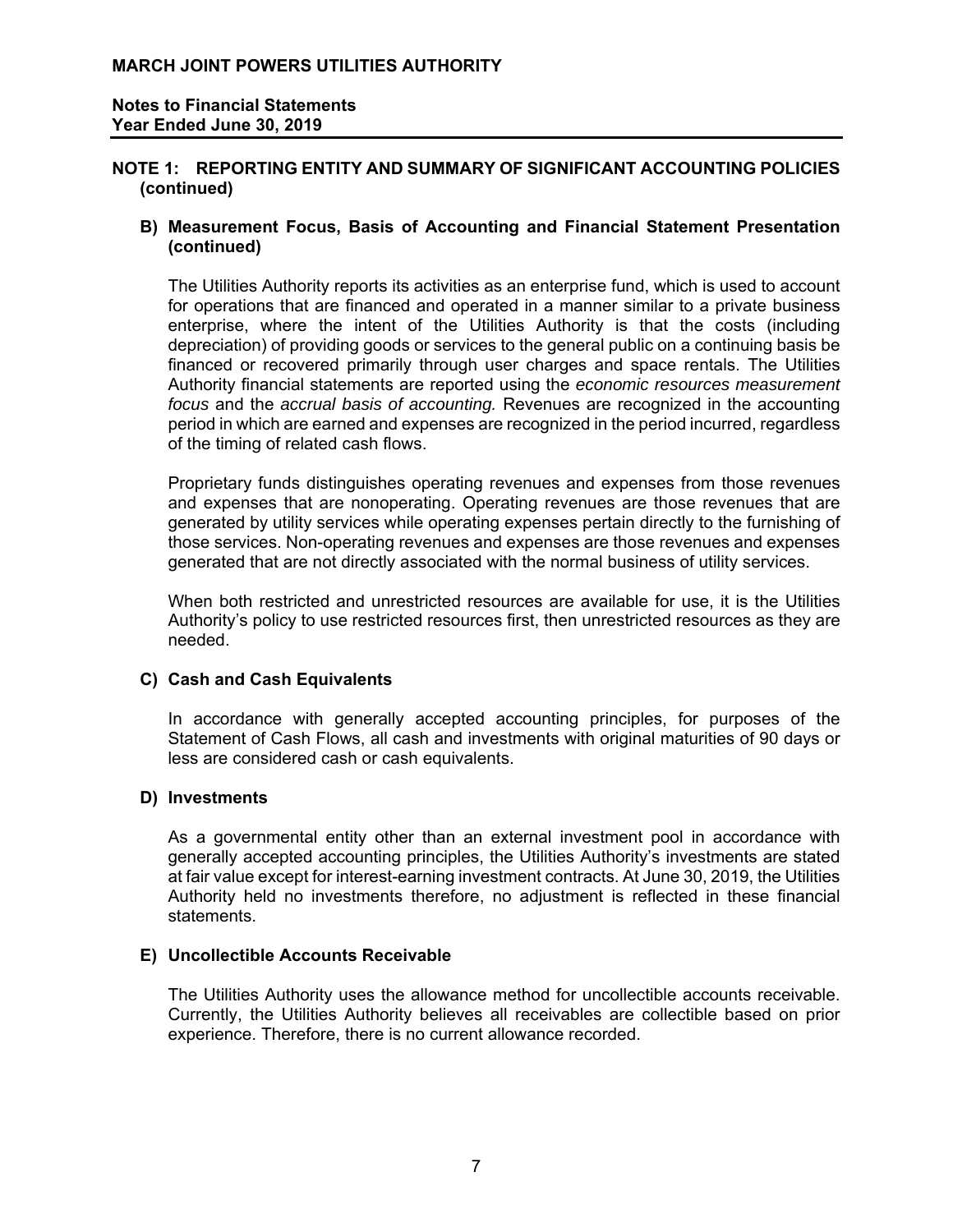### **NOTE 1: REPORTING ENTITY AND SUMMARY OF SIGNIFICANT ACCOUNTING POLICIES (continued)**

### **F) Net Position**

Generally accepted accounting principles requires that the difference between assets, liabilities and deferred outflows/inflows of resources be reported as net position. Net position is classified as either net investment in capital assets, restricted, or unrestricted. Net position classified as net investment in capital assets consists of capital assets, net of accumulated depreciation and reduced by the outstanding principal of related debt. Restricted net position is the net position that has external constraints placed on them by creditors, grantors, contributors, laws, or regulations of other governments, or through constitutional provisions, or enabling legislation. Unrestricted net position consists of net position that does not meet the definition of net investment in capital assets or restricted net position.

#### **G) Use of Estimates**

The preparation of financial statements requires management to make estimates and assumptions. These estimates and assumptions affect the reported amounts of assets, deferred outflows of resources, liabilities, deferred inflows of resources, revenues, and expenses/expenditures, as appropriate, as well as the disclosure of contingent assets and liabilities. Actual results could differ from those estimates.

#### **H) Relationship to the March Joint Powers Authority**

The Utilities Authority is an integral part of the reporting entity of the March Joint Powers Authority. The funds of the Utilities Authority have been blended within the financial statements of the March Joint Powers Authority because the Board of Commissioners, excluding the County of Riverside Commissioners, is the governing board of the Utilities Authority and exercises control over the operations of the Utilities Authority. Only the funds of the Utilities Authority are included herein, therefore, these financial statements do not purport to represent the financial position or results of operations of the March Joint Powers Authority.

#### **NOTE 2: CASH AND INVESTMENTS**

Cash and Investments are classified in the accompanying financial statements as follows:

| Statement of Net Position: |          |
|----------------------------|----------|
| Cash                       | \$84,899 |
|                            |          |

Cash and investment consist of the following:

Deposits with financial institutions  $$84,899$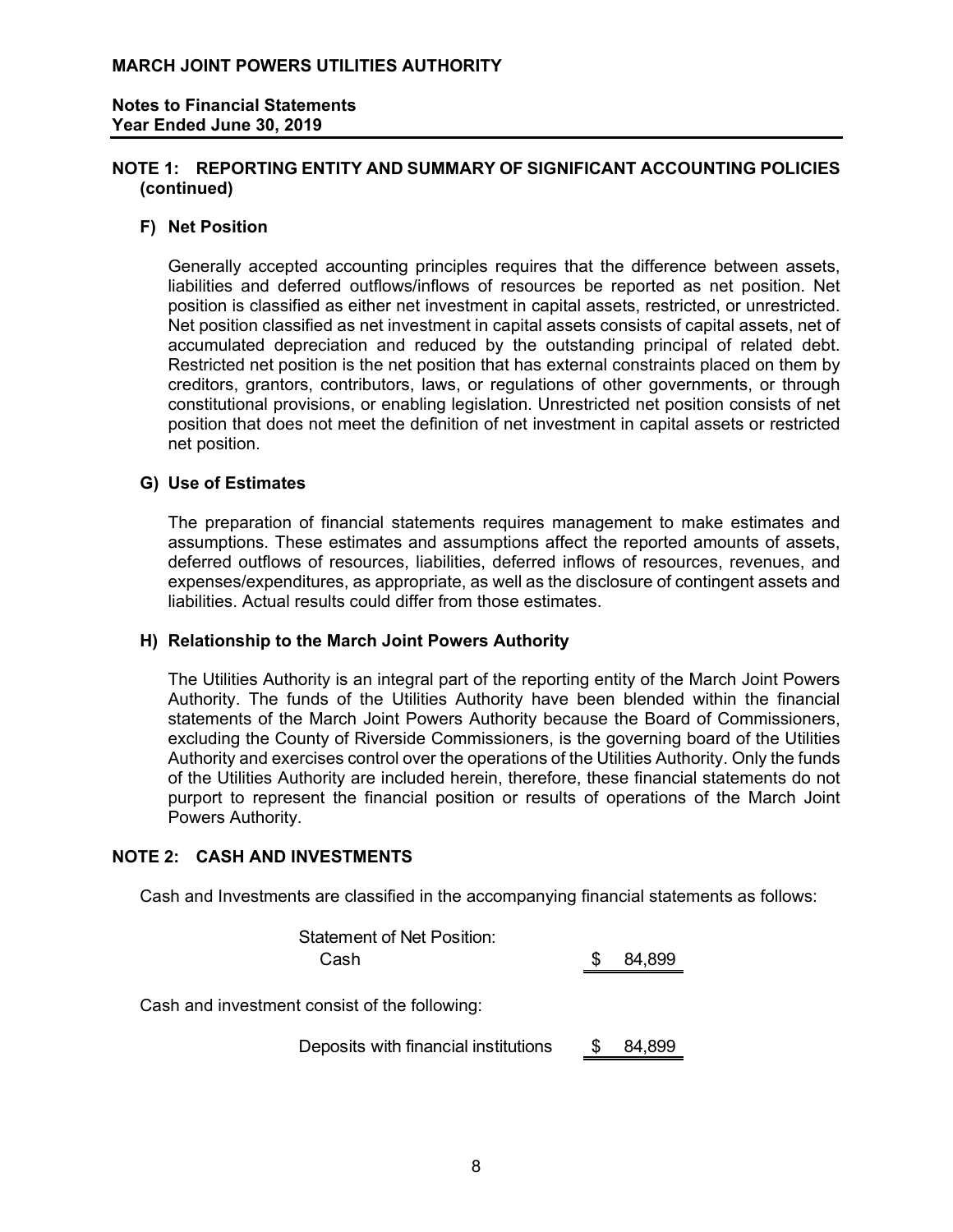### **NOTE 2: CASH AND INVESTMENTS (continued)**

#### **Investments Authorized by the California Government Code and the Authority's Investment Policy**

The table below identifies the investment types that are authorized by the Authority's investment policy. The table also identifies certain provisions of the California Government Code (or the Authority's investment policy, where more restrictive) that address interest rate risk, credit risk, and concentration of credit risk.

| Authorized                            | Maximum  | Percentage                  | <b>Investment</b> |
|---------------------------------------|----------|-----------------------------|-------------------|
| <b>Investment Type</b>                | Maturity | of Portfolio <sup>(1)</sup> | in One Issuer     |
| Local agency bonds                    | 5 years  | <b>None</b>                 | None              |
| U.S. Treasury obligations             | 5 years  | None                        | None              |
| U.S. agency securities                | 5 years  | <b>None</b>                 | None              |
| Banker's acceptances                  | 180 days | 40%                         | 30%               |
| Prime commercial paper <sup>(2)</sup> | 270 days | 25%                         | 10%               |
| Negotiable certificates of deposit    | 5 years  | 30%                         | None              |
| Repurchase agreements                 | 1 year   | <b>None</b>                 | None              |
| Reverse Repurchase agreements         | 92 days  | 20% of Base Value           | None              |
| Medium - Term Notes (3)               | 5 years  | 30%                         | None              |
| Mutual funds                          | N/A      | <b>20%</b>                  | 10%               |
| Money market mutual funds             | N/A      | <b>20%</b>                  | 10%               |
| Mortgage pass-through securities      | 5 years  | <b>20%</b>                  | None              |
| County pooled investment funds        | N/A      | <b>None</b>                 | None              |
| Local Agency Investment Fund (LAIF)   | N/A      | <b>None</b>                 | \$65m             |
| JPA pools (other investment pools)    | N/A      | None                        | None              |

- (1) Excluding amounts held by bond trustee that are not subject to California Government Code Restrictions.
- $(2)$  U.S. Corporation with assets greater than \$500 million.
- (3) Rated "A" or better by Moody's or S&P.

#### **Investments Authorized by Debt Agreements**

Investment of debt proceeds held by bond trustee, are governed by provisions of the debt agreements, rather than the general provisions of the California Government Code or the Authority's investment policy.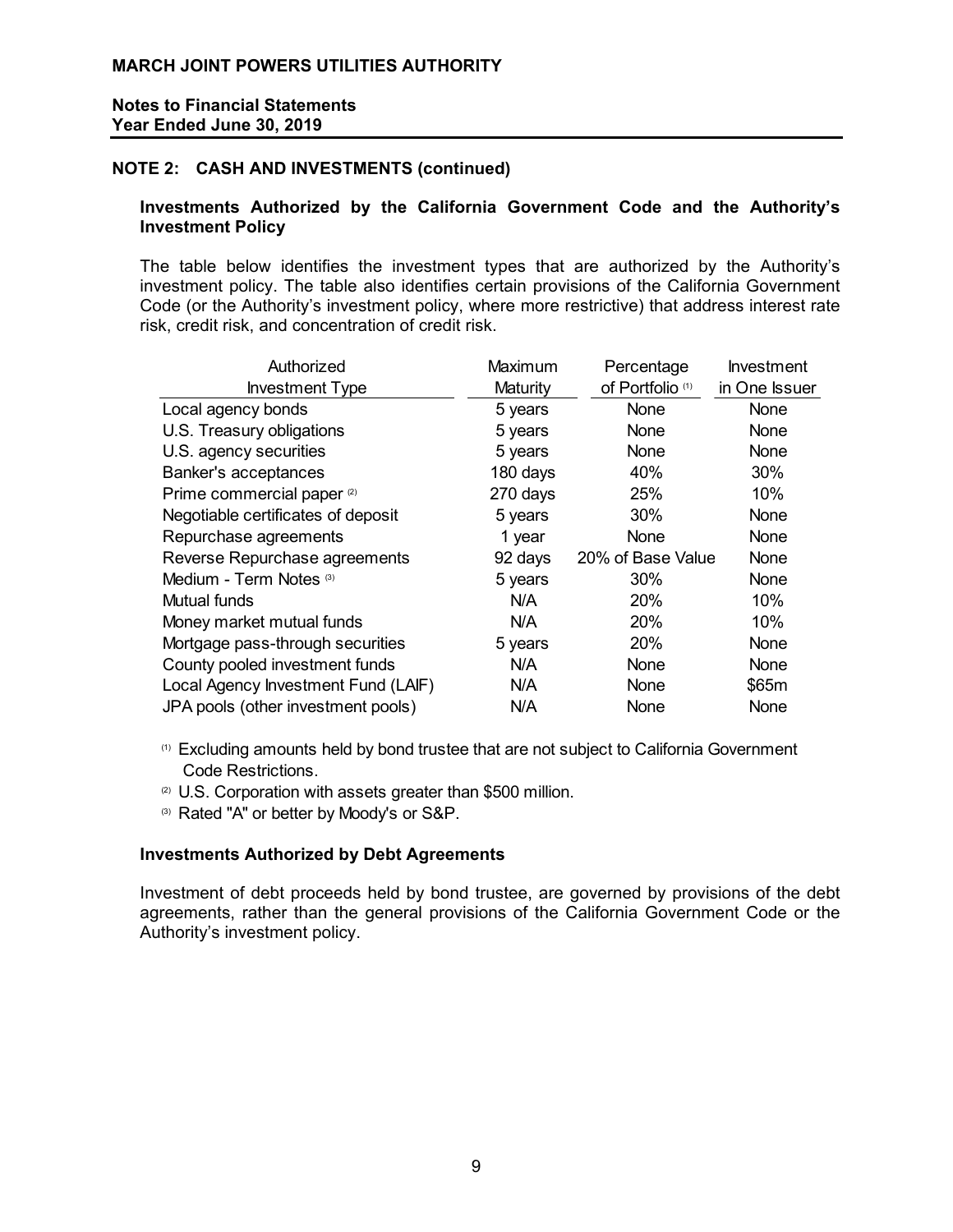#### **Notes to Financial Statements Year Ended June 30, 2019**

## **NOTE 2: CASH AND INVESTMENTS (continued)**

#### **Disclosures Relating to Interest Rate Risk**

Interest rate risk is the risk that changes in market interest rates will adversely affect the fair value of an investment. Generally, the longer the maturity of an investment, the greater the sensitivity of its fair value to changes in market interest rates. One of the ways that the Authority manages its exposure to interest rates risk is by purchasing a combination of shorter term and longer term investments and by timing cash flows from maturities so that a portion of the portfolio is maturing or coming close to maturity evenly over time as necessary to provide the cash flow and liquidity needed for operations.

Generally, credit risk is the risk that an issuer of an investment will not fulfill its obligation to the holder of the investment. This is measured by the assignment of a rating by a nationally recognized statistical rating organization.

#### **Concentration of Credit Risk**

The investment policy of the Authority contains no limitations on the amount that can be invested in any one issuer beyond that stipulated by the Government Code.

### **Custodial Credit Risk**

Custodial credit risk for deposits is the risk that, in the event of the failure of a depository financial institution, a government will not be able to recover its deposits or will not be able to recover collateral securities that are in the possession of an outside party. The custodial credit risk for investments is the risk that, in the event of the failure of the counterparty (e.g., brokerdealer) to a transaction, a government will not be able to recover the value of its investment or collateral securities that are in the possession of another party. The California Government Code and the Authority's investment policy do not contain legal or policy requirements that would limit the exposure to custodial credit risk for deposits or investments, other than the following provision for deposits: The California Government Code requires that a financial institution secure deposits made by state or local government units by pledging securities in an undivided collateral pool held by a depository regulated under state law (unless so waived by the governmental unit). The market value of the pledged securities in the collateral pool must equal at least 110% of the total amount deposited by the public agencies. California law also allows financial institutions to secure Authority deposits by pledging first trust deed mortgage notes having a value of 150% of the secured public deposits.

As of June 30, 2019, no deposits of the Authority with financial institutions in excess of federal depository insurance limits were held in uncollateralized accounts. As of June 30, 2019, the Authority held no investments.